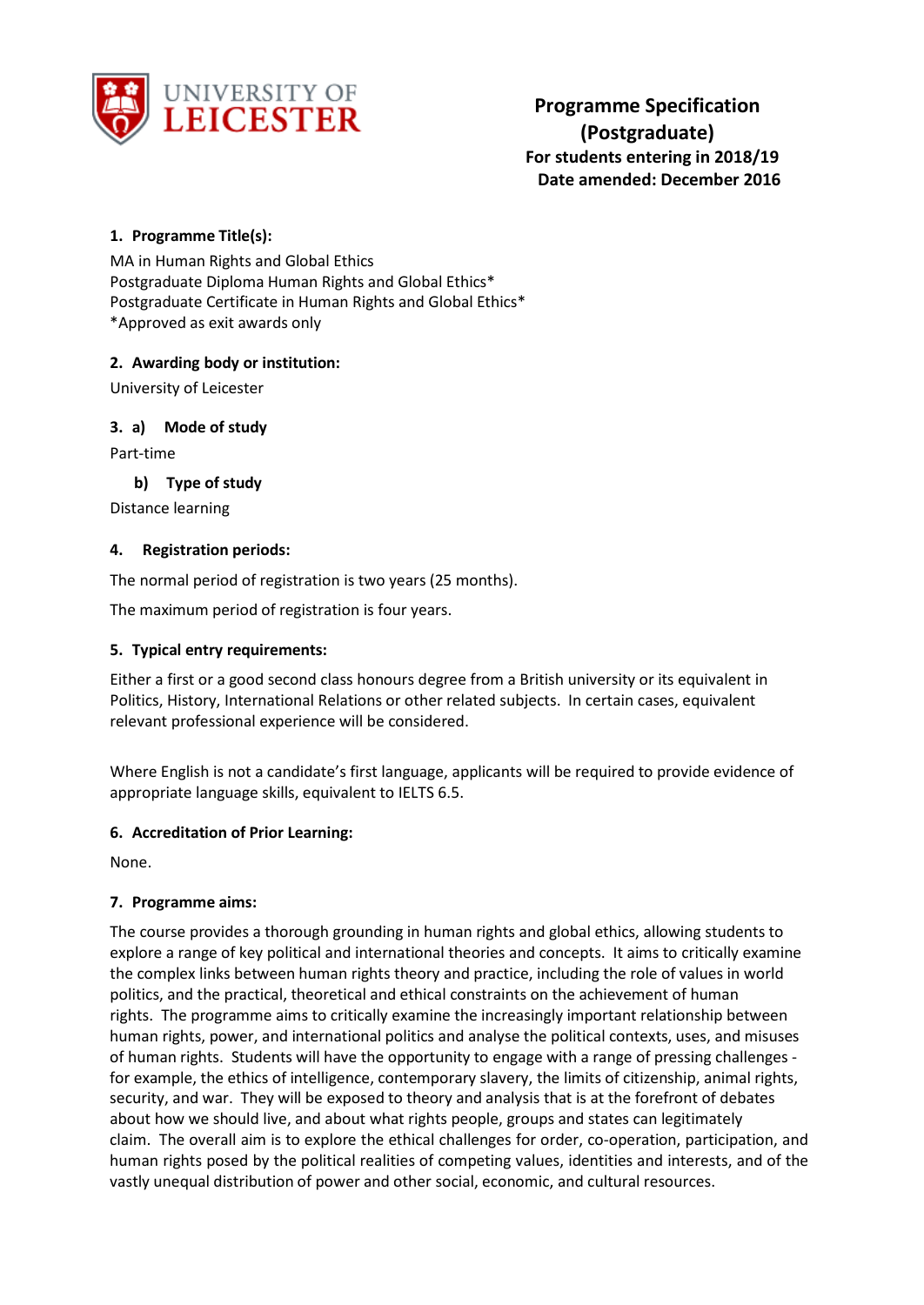#### **8. Reference points used to inform the programme specification:**

The programme has been developed with reference to the following sources:

- QAA Benchmarking statement for Politics and International Relations **<http://www.qaa.ac.uk/en/Publications/Documents/SBS-politics-15.pdf>**
- QAA Framework for Higher Education Qualifications
- University of Leicester Learning and Teaching Strategy: **<http://www2.le.ac.uk/offices/sas2/quality/learnteach>**
- University Employability Strategy
- Periodic Developmental Review Reports (February 2014)

#### **9. Programme Outcomes:**

|        | <b>Intended Learning Outcomes</b>                                                                                                                                                                                                                                                                                                                         | <b>Teaching and Learning</b>                                                                                                      | <b>How Demonstrated?</b>                                                                                |  |
|--------|-----------------------------------------------------------------------------------------------------------------------------------------------------------------------------------------------------------------------------------------------------------------------------------------------------------------------------------------------------------|-----------------------------------------------------------------------------------------------------------------------------------|---------------------------------------------------------------------------------------------------------|--|
|        |                                                                                                                                                                                                                                                                                                                                                           | <b>Methods</b>                                                                                                                    |                                                                                                         |  |
|        |                                                                                                                                                                                                                                                                                                                                                           | (a) Subject and Professional skills                                                                                               |                                                                                                         |  |
|        | <b>Knowledge</b>                                                                                                                                                                                                                                                                                                                                          |                                                                                                                                   |                                                                                                         |  |
| MA     | Recognise, describe and discuss a range<br>of ethical challenges for order, co-<br>operation, participation and human<br>rights in contemporary politics and<br>international relations<br>Identify, interpret and apply a range of<br>methods for formulating, defending,                                                                                | Guided private study; directed<br>reading; electronic<br>seminar/forum; essay<br>commentary/feedback; and<br>independent research | Participation in online<br>activities; literature review;<br>research proposal; essays;<br>dissertation |  |
| PGDip  | developing and applying human rights<br>Recognise, describe and discuss the<br>major ethical challenges for order, co-<br>operation, participation and human<br>rights in contemporary politics and<br>international relations<br>Identify, interpret and apply a range of<br>methods for formulating, defending,<br>developing and applying human rights | Guided private study; directed<br>reading; electronic<br>seminar/forum; essay<br>commentary/feedback; and<br>independent research | Participation in online<br>activities; literature review;<br>research proposal; essays                  |  |
| PGCert | Identify and explain the major themes<br>and issues relating to human rights,<br>including the challenges for order, co-<br>operation and participation<br>Identify and outline key methods for<br>formulating, defending and developing<br>human rights                                                                                                  | Guided private study; directed<br>reading; electronic<br>seminar/forum; essay<br>commentary/feedback; and<br>independent research | Participation in online<br>activities; research proposal;<br>essays                                     |  |
|        |                                                                                                                                                                                                                                                                                                                                                           | <b>Concepts</b>                                                                                                                   |                                                                                                         |  |
| MA     | Differentiate between different<br>perspective on human rights; identify<br>controversies surrounding the scope of<br>ethics; interpret and apply relevant<br>concepts<br>Evaluate general theoretical and<br>conceptual frameworks and relate and<br>apply these to specific ethical issues                                                              | Guided private study; directed<br>reading; electronic<br>seminar/forum; essay<br>commentary/feedback; and<br>independent research | Participation in online<br>activities; literature review;<br>research proposal; essays;<br>dissertation |  |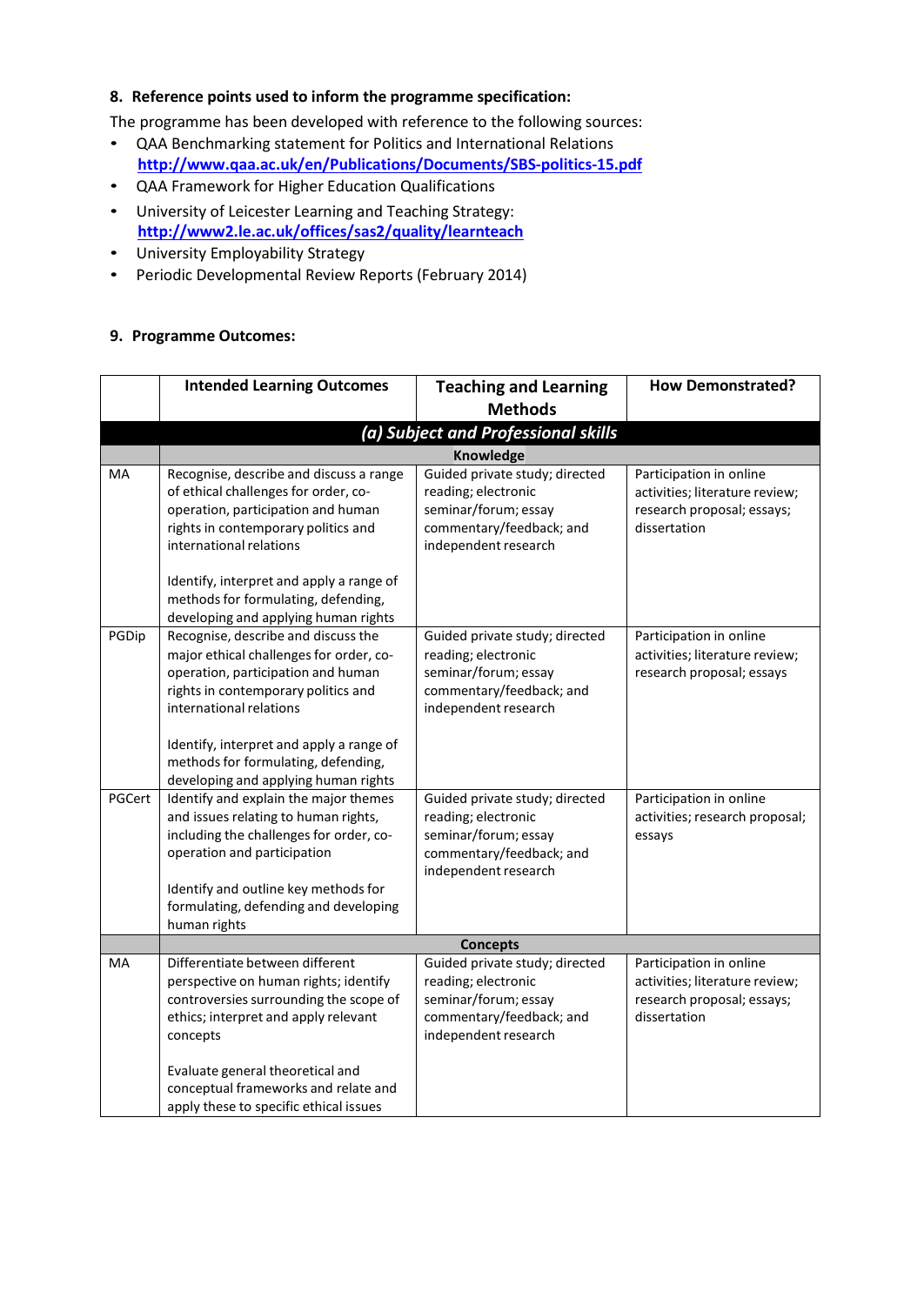|        | <b>Intended Learning Outcomes</b>                                    | <b>Teaching and Learning</b>   | <b>How Demonstrated?</b>                                    |
|--------|----------------------------------------------------------------------|--------------------------------|-------------------------------------------------------------|
|        |                                                                      | <b>Methods</b>                 |                                                             |
|        | Differentiate between different                                      |                                |                                                             |
| PGDip  |                                                                      | Guided private study; directed | Participation in online                                     |
|        | perspective on human rights; identify                                | reading; electronic            | activities; literature review;<br>research proposal; essays |
|        | controversies surrounding the scope of                               | seminar/forum; essay           |                                                             |
|        | ethics; interpret and apply relevant                                 | commentary/feedback; and       |                                                             |
|        | concepts                                                             | independent research           |                                                             |
|        |                                                                      |                                |                                                             |
|        | Evaluate general theoretical and<br>conceptual frameworks and relate |                                |                                                             |
|        | these to specific ethical issues                                     |                                |                                                             |
| PGCert | Differentiate between different                                      | Guided private study; directed | Participation in online                                     |
|        |                                                                      | reading; electronic            | activities; research proposal;                              |
|        | perspective on human rights; identify                                | seminar/forum; essay           |                                                             |
|        | controversies surrounding the scope of                               | commentary/feedback; and       | essays                                                      |
|        | ethics; compare and contrast relevant<br>theories                    | independent research           |                                                             |
|        |                                                                      |                                |                                                             |
|        | Assess relevant theoretical and                                      |                                |                                                             |
|        | conceptual frameworks and relate                                     |                                |                                                             |
|        | these to specific ethical issues                                     |                                |                                                             |
|        |                                                                      | <b>Techniques</b>              |                                                             |
| MA     | Masterful application of research                                    | Guided private study; directed | A range of on-line activities                               |
|        | methods and bibliographical, writing,                                | reading; electronic            | (E-tivities) including online                               |
|        | oral and critical skills                                             | seminar/forum; essay           | presentations, podcasts,                                    |
|        |                                                                      | commentary/feedback; and       | interactive message boards                                  |
|        | Explain and appraise the key                                         | independent research           | and Wikis; literature reviews;                              |
|        | ontological, theoretical and                                         |                                | research proposals; essays;                                 |
|        | methodological problems of human                                     |                                | dissertation                                                |
|        | rights, and relate and apply these to                                |                                |                                                             |
|        | empirical practices and developments                                 |                                |                                                             |
| PGDip  | Confidently apply bibliographical,                                   | Guided private study; directed | Participation in online                                     |
|        | writing, oral and critical skills                                    | reading; electronic            | activities; literature review;                              |
|        |                                                                      | seminar/forum; essay           | research proposal; essays                                   |
|        | Explain and assess the key ontological,                              | commentary/feedback; and       |                                                             |
|        | theoretical and methodological                                       | independent research           |                                                             |
|        | problems of human rights, and relate                                 |                                |                                                             |
|        | these to empirical practices and                                     |                                |                                                             |
|        | developments                                                         |                                |                                                             |
| PGCert | Apply bibliographical, writing, oral and                             | Guided private study; directed | Participation in online                                     |
|        | critical skills                                                      | reading; electronic            | activities; research proposal;                              |
|        |                                                                      | seminar/forum; essay           | essays                                                      |
|        | Explain the key methodological and                                   | commentary/feedback; and       |                                                             |
|        | theoretical problems of human rights,                                | independent research           |                                                             |
|        | and relate these to empirical practices                              |                                |                                                             |
|        | and developments                                                     |                                |                                                             |
|        |                                                                      | <b>Critical analysis</b>       |                                                             |
| MA     | Analyse relevant concepts and practices                              | Guided private study; essay    | Participation in online                                     |
|        | with independence and rigour,                                        | commentary/feedback; and       | activities; literature review;                              |
|        | including in an extended research-                                   | independent research           | research proposal; essays;                                  |
|        | based dissertation                                                   |                                | dissertation                                                |
| PGDip  | Analyse relevant concepts and practices                              | Guided private study; essay    | Participation in online                                     |
|        | with independence and rigour                                         | commentary/feedback; and       | activities; literature review;                              |
|        |                                                                      | independent research           | research proposal; essays                                   |
| PGCert | Independently analyse relevant                                       | Guided private study; essay    | Participation in online                                     |
|        | concepts and practices                                               | commentary/feedback; and       | activities; research proposal;                              |
|        |                                                                      | independent research           | essays                                                      |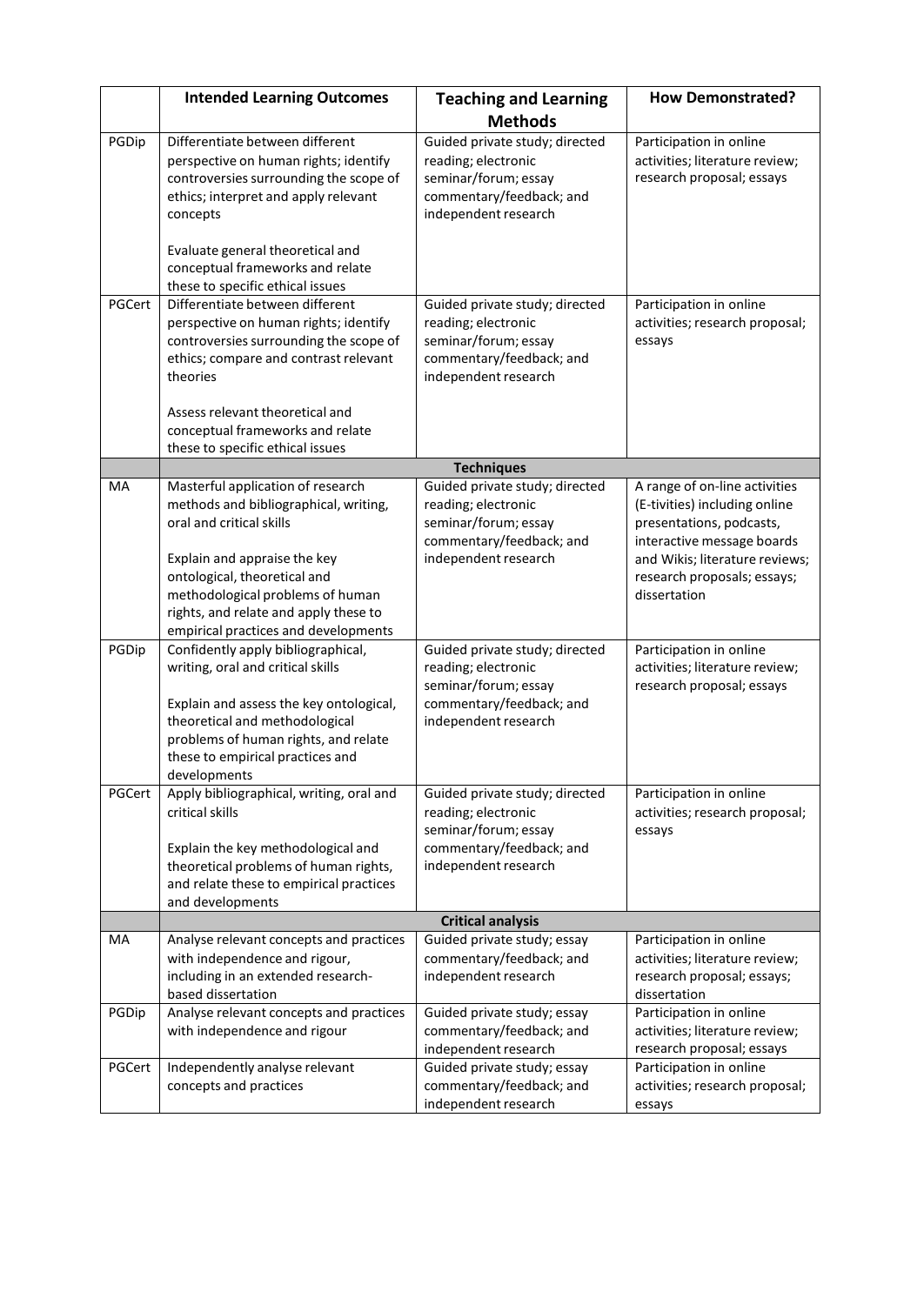|           | <b>Intended Learning Outcomes</b>                                                                                                                                                                                                                     | <b>Teaching and Learning</b>                                                                                 | <b>How Demonstrated?</b>                                                                                |
|-----------|-------------------------------------------------------------------------------------------------------------------------------------------------------------------------------------------------------------------------------------------------------|--------------------------------------------------------------------------------------------------------------|---------------------------------------------------------------------------------------------------------|
|           |                                                                                                                                                                                                                                                       | <b>Methods</b>                                                                                               |                                                                                                         |
|           |                                                                                                                                                                                                                                                       | <b>Presentation</b>                                                                                          |                                                                                                         |
| MA        | Organise and present research material<br>in a range of formats, including an<br>extended research-based dissertation;<br>develop arguments drawing on relevant<br>material; write-up and deliver written<br>work to a professional standard          | Guided private study; essay<br>commentary/feedback; and<br>independent research                              | Essay plans; dissertation<br>outline; essays; dissertation                                              |
| PGDip     | Organise and present research material<br>in a range of formats; develop<br>arguments drawing on relevant<br>material; write-up and deliver written<br>work to a professional standard                                                                | Guided private study; essay<br>commentary/feedback; and<br>independent research                              | Essay plans; dissertation<br>outline; essays                                                            |
| PGCert    | Organise and present relevant material;<br>develop arguments drawing on material<br>read; write-up and deliver written work<br>to a professional standard                                                                                             | Guided private study; essay<br>commentary/feedback; and<br>independent research                              | Essay plans; dissertation<br>outline; essays                                                            |
|           |                                                                                                                                                                                                                                                       | <b>Appraisal of evidence</b>                                                                                 |                                                                                                         |
| МA        | Confidently and persuasively assess the<br>relevance and evaluate the quality of a<br>range of primary sources and secondary<br>literature                                                                                                            | Guided private study;<br>independent research                                                                | Participation in online<br>activities; literature review;<br>research proposal; essays;<br>dissertation |
| PGDip     | Confidently and persuasively assess the<br>relevance and evaluate the quality of a<br>range of primary sources and secondary<br>literature                                                                                                            | Guided private study;<br>independent research                                                                | Participation in online<br>activities; literature review;<br>research proposal; essays                  |
| PGCert    | Appraise the relevance and quality of a<br>range of appropriate sources                                                                                                                                                                               | Guided private study;<br>independent research                                                                | Participation in online<br>activities; research proposal;<br>essays                                     |
|           |                                                                                                                                                                                                                                                       | (b) Transferable skills                                                                                      |                                                                                                         |
|           |                                                                                                                                                                                                                                                       | <b>Research skills</b>                                                                                       |                                                                                                         |
| <b>MA</b> | Design appropriate research questions;<br>develop research proposal; discuss the<br>ethical implications of research;<br>recognise and create effective literature<br>reviews. Conceive and produce an<br>independent research-based<br>dissertation. | Formative study/research skills<br>modules (1-4); dissertation<br>supervision; directed reading              | Research skills module e-<br>tivities; dissertation outline;<br>literature review;<br>dissertation      |
| PGDip     | Design appropriate research questions;<br>develop research proposal; discuss the<br>ethical implications of research;<br>recognise and create effective literature<br>reviews.                                                                        | Formative study/research skills<br>modules (1-3); directed reading                                           | Research skills module e-<br>tivities; research design<br>outline; literature review                    |
| PGCert    | Design appropriate research questions;<br>develop research proposal; discuss the<br>ethical implications of research                                                                                                                                  | Formative study/research skills<br>modules (1 & 2); directed<br>reading                                      | Research skills module e-<br>tivities; research design<br>outline                                       |
|           |                                                                                                                                                                                                                                                       | <b>Communication skills</b>                                                                                  |                                                                                                         |
| МA        | Summarise, explain and analyse<br>complex material, and formulate and<br>present critical discussions and<br>independent appraisals orally and in<br>writing, including in an extended<br>research-based dissertation                                 | Guided private study; essay<br>commentary/feedback;<br>electronic seminar/forum; and<br>independent research | Essay plans; dissertation<br>outline; essays; dissertation;<br>participation in on-line<br>activities   |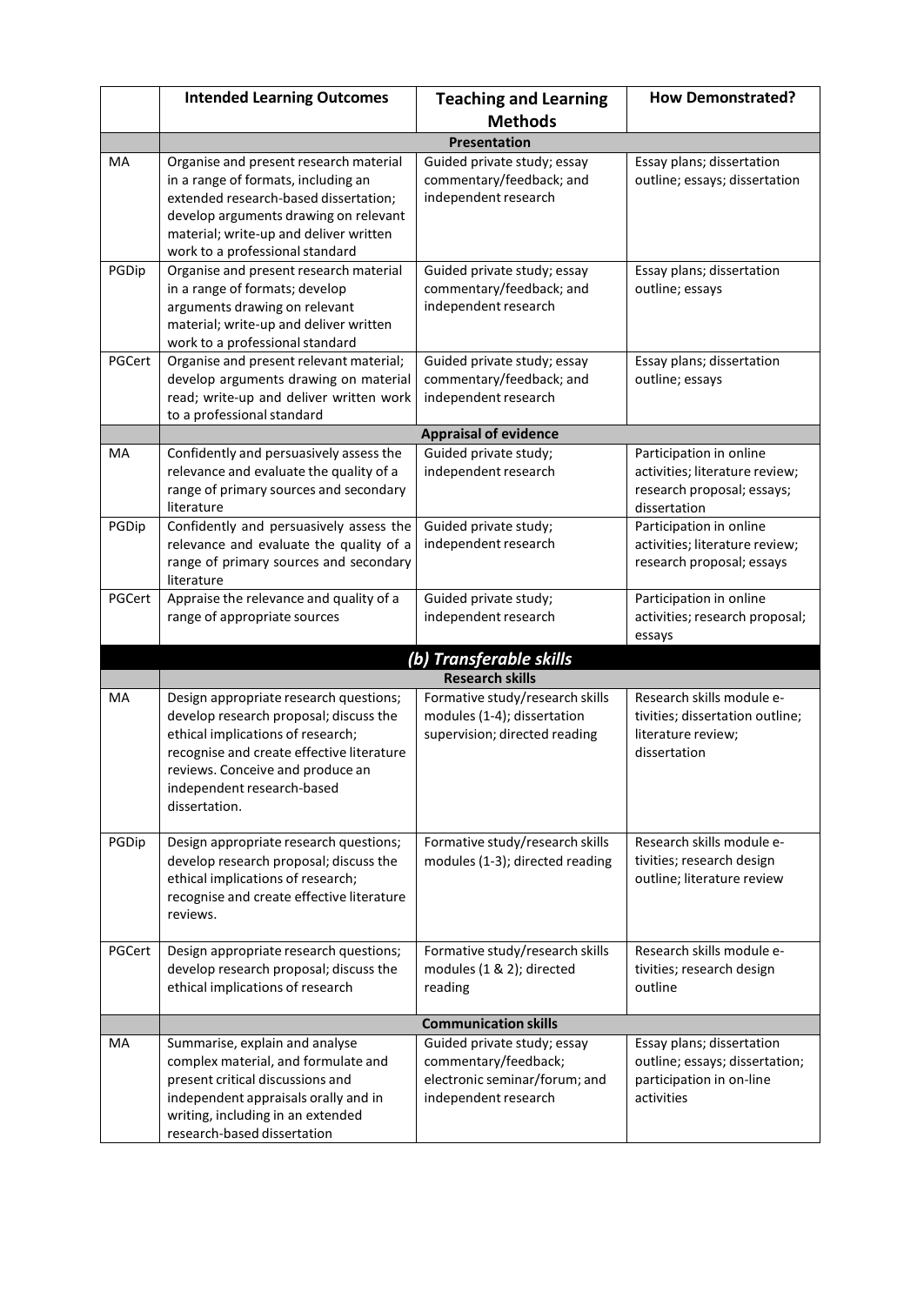|        | <b>Intended Learning Outcomes</b>                                                                                                                                                                                     | <b>Teaching and Learning</b>                                                                                 | <b>How Demonstrated?</b>                                                                 |  |
|--------|-----------------------------------------------------------------------------------------------------------------------------------------------------------------------------------------------------------------------|--------------------------------------------------------------------------------------------------------------|------------------------------------------------------------------------------------------|--|
|        |                                                                                                                                                                                                                       | <b>Methods</b>                                                                                               |                                                                                          |  |
| PGDip  | Summarise, explain and analyse<br>complex material, and formulate and<br>present critical discussions and<br>independent appraisals orally and in                                                                     | Guided private study; essay<br>commentary/feedback;<br>electronic seminar/forum; and<br>independent research | Essay plans; dissertation<br>outline; essays; participation<br>in on-line activities     |  |
|        | writing                                                                                                                                                                                                               |                                                                                                              |                                                                                          |  |
| PGCert | Summarise and explain complex<br>material, and formulate and present<br>discussions and appraisals orally and in<br>writing                                                                                           | Guided private study; essay<br>commentary/feedback;<br>electronic seminar/forum; and<br>independent research | Essay plans; dissertation<br>outline; essays; participation<br>in on-line activities     |  |
|        |                                                                                                                                                                                                                       | Data presentation                                                                                            |                                                                                          |  |
| MA     | Synthesise research data into coherent<br>and sustained arguments using<br>appropriate IT resources                                                                                                                   | Online resource-based learning;<br>electronic seminar/forum;<br>independent research                         | Essays; dissertation                                                                     |  |
| PGDip  | Synthesise research data into coherent<br>and sustained arguments using<br>appropriate IT resources                                                                                                                   | Online resource-based learning;<br>electronic seminar/forum;<br>independent research                         | Essays                                                                                   |  |
| PGCert | Present research data using<br>appropriate IT resources                                                                                                                                                               | Online resource-based learning;<br>electronic seminar/forum;<br>independent research                         | Essays                                                                                   |  |
|        |                                                                                                                                                                                                                       | <b>Information technology</b>                                                                                |                                                                                          |  |
| MA     | Confidently and effectively retrieve,<br>utilise and present information using<br>appropriate information technology, for<br>example, bibliographic software, data<br>archives, data analysis software                | Induction; online resource-<br>based learning; e-tivities                                                    | Use of Blackboard and<br>participation in on-line<br>activities; essays;<br>dissertation |  |
| PGDip  | Retrieve, utilise and present<br>information using appropriate<br>information technology, for example,<br>bibliographic software, data archives                                                                       | Induction; online resource-<br>based learning; e-tivities                                                    | Use of Blackboard and<br>participation in on-line<br>activities; essays                  |  |
| PGCert | Retrieve and present information using<br>appropriate information technology, for<br>example, bibliographic software, data<br>archives                                                                                | Induction; online resource-<br>based learning; e-tivities                                                    | Use of Blackboard and<br>participation in on-line<br>activities; essays                  |  |
|        | <b>Problem solving</b>                                                                                                                                                                                                |                                                                                                              |                                                                                          |  |
| МA     | Identify, investigate, analyse, formulate<br>and advocate solutions to problems                                                                                                                                       | Guided private study; online<br>resource-based learning;<br>electronic seminar/forum                         | Essays; dissertation;<br>participation in on-line<br>activities                          |  |
| PGDip  | Identify, investigate, analyse, formulate<br>and advocate solutions to problems                                                                                                                                       | Guided private study; online<br>resource-based learning;<br>electronic seminar/forum                         | Essays; participation in on-<br>line activities                                          |  |
| PGCert | Identify and analyse relevant problems<br>and select between appropriate<br>responses                                                                                                                                 | Guided private study; online<br>resource-based learning;<br>electronic seminar/forum                         | Essays; participation in on-<br>line activities                                          |  |
|        |                                                                                                                                                                                                                       | <b>Working relationships</b>                                                                                 |                                                                                          |  |
| MA     | Collaborate confidently and effectively<br>as part of a team. Identify appropriate<br>opportunities for drawing on the<br>knowledge and expertise of others;<br>contribute and comment on ideas in<br>learning groups | Electronic seminar/forum;<br>dissertation supervision                                                        | Participation in on-line<br>activities: message boards<br>and Wikis                      |  |
| PGDip  | Collaborate effectively as part of a<br>team. Identify appropriate<br>opportunities for drawing on the<br>knowledge and expertise of others;<br>contribute and comment on ideas in<br>learning groups                 | Electronic seminar/forum                                                                                     | Participation in on-line<br>activities: message boards<br>and Wikis                      |  |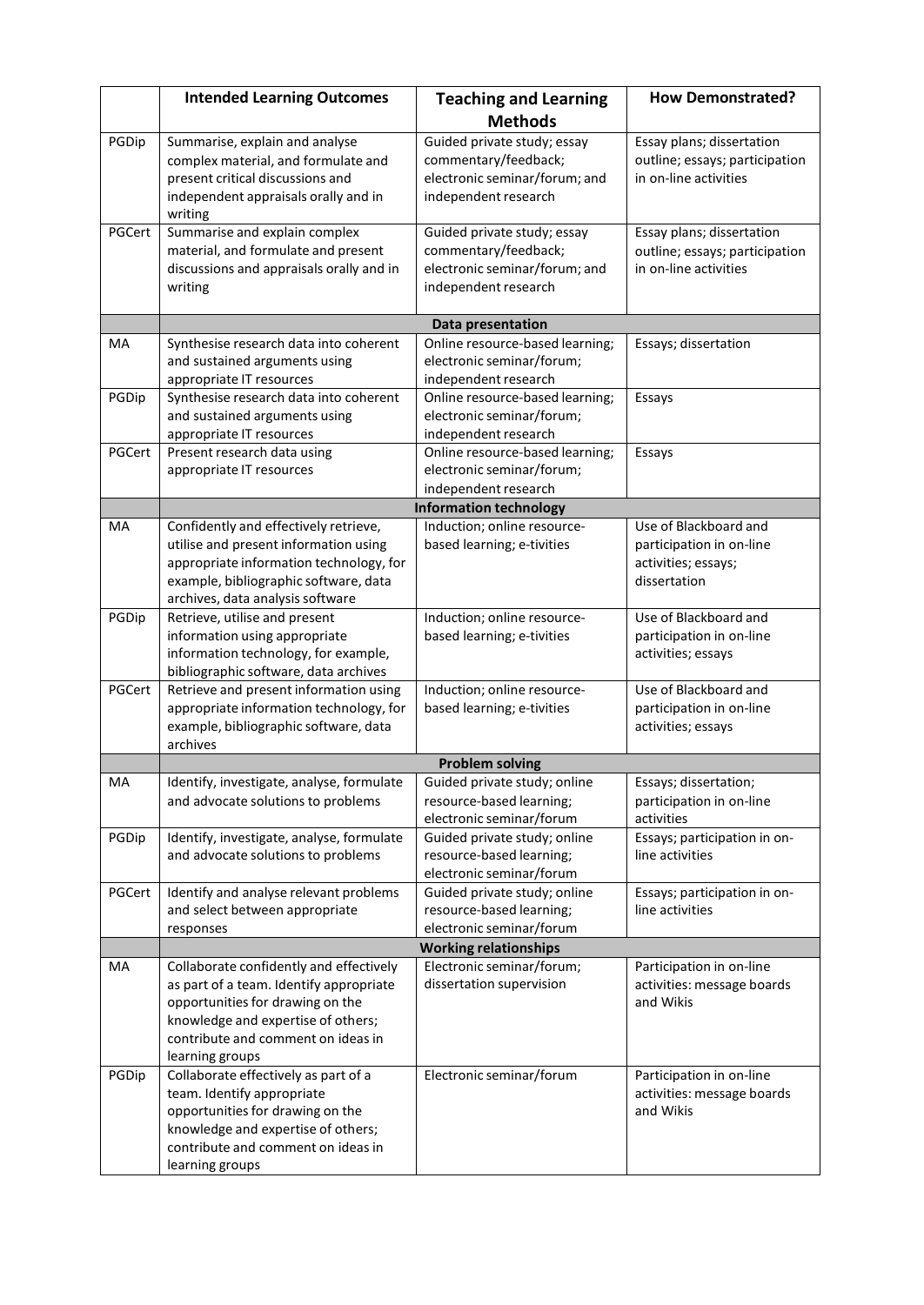|        | <b>Intended Learning Outcomes</b>                                                                                                                                                      | <b>Teaching and Learning</b>                                                                                   | <b>How Demonstrated?</b>                                                                                |
|--------|----------------------------------------------------------------------------------------------------------------------------------------------------------------------------------------|----------------------------------------------------------------------------------------------------------------|---------------------------------------------------------------------------------------------------------|
|        |                                                                                                                                                                                        | <b>Methods</b>                                                                                                 |                                                                                                         |
| PGCert | Collaborate as part of a team. Identify<br>appropriate opportunities for drawing<br>on the knowledge and expertise of<br>others; contribute and comment on<br>ideas in learning groups | Electronic seminar/forum                                                                                       | Participation in on-line<br>activities: message boards<br>and Wikis                                     |
|        |                                                                                                                                                                                        | <b>Managing learning</b>                                                                                       |                                                                                                         |
| MA     | Develop and implement personal plan<br>of work to meet a deadline<br>Work independently and in groups<br>towards the completion of a range of<br>tasks                                 | Non-core module e-tivities;<br>guided independent study;<br>personal tutor system;<br>dissertation supervision | Participation in online<br>activities; essays;<br>dissertation; Personal<br><b>Development Planning</b> |
| PGDip  | Develop and implement personal plan<br>of work to meet a deadline<br>Work independently and in groups<br>towards the completion of a range of<br>tasks                                 | Non-core module e-tivities;<br>guided independent study;<br>personal tutor system                              | Participation in online<br>activities; essays; Personal<br><b>Development Planning</b>                  |
| PGCert | Develop and implement personal plan<br>of work to meet a deadline<br>Work independently and in groups<br>towards the completion of a range of<br>tasks                                 | Non-core module e-tivities;<br>guided independent study;<br>personal tutor system                              | Participation in online<br>activities; essays; Personal<br><b>Development Planning</b>                  |
|        | <b>Career management</b>                                                                                                                                                               |                                                                                                                |                                                                                                         |
| MA     | Take charge of one's own progress and<br>development<br>Reflect on one's strengths, interests,<br>motivations and skills; recognise one's<br>achievements                              | Non-core module e-tivities;<br>personal tutor system; PDP<br>training (on-line)                                | Participation in online<br>activities; Personal<br><b>Development Planning</b>                          |
| PGDip  | Take charge of one's own progress and<br>development<br>Reflect on one's strengths, interests,<br>motivations and skills; recognise one's<br>achievements                              | Non-core module e-tivities;<br>personal tutor system; PDP<br>training (on-line)                                | Participation in online<br>activities; Personal<br><b>Development Planning</b>                          |
| PGCert | Take charge of one's own progress and<br>development<br>Reflect on one's strengths, interests,<br>motivations and skills; recognise one's<br>achievements                              | Non-core module e-tivities;<br>personal tutor system; PDP<br>training (on-line)                                | Participation in online<br>activities; Personal<br><b>Development Planning</b>                          |

# **10. Special features:**

The programme is designed to build on the university's Learning Innovation Strategy, and is subject to on-going collaborative development with the Leicester Learning Institute. The programme is based on a social constructivist learning model.

# **11. Indications of programme quality:**

- Number one politics department in the 2009 and 2010 National Student Surveys;
- Considerable departmental experience in e-learning as a result of the development and success of our existing DL programmes;
- Presentations from current students and former students at national and international conferences;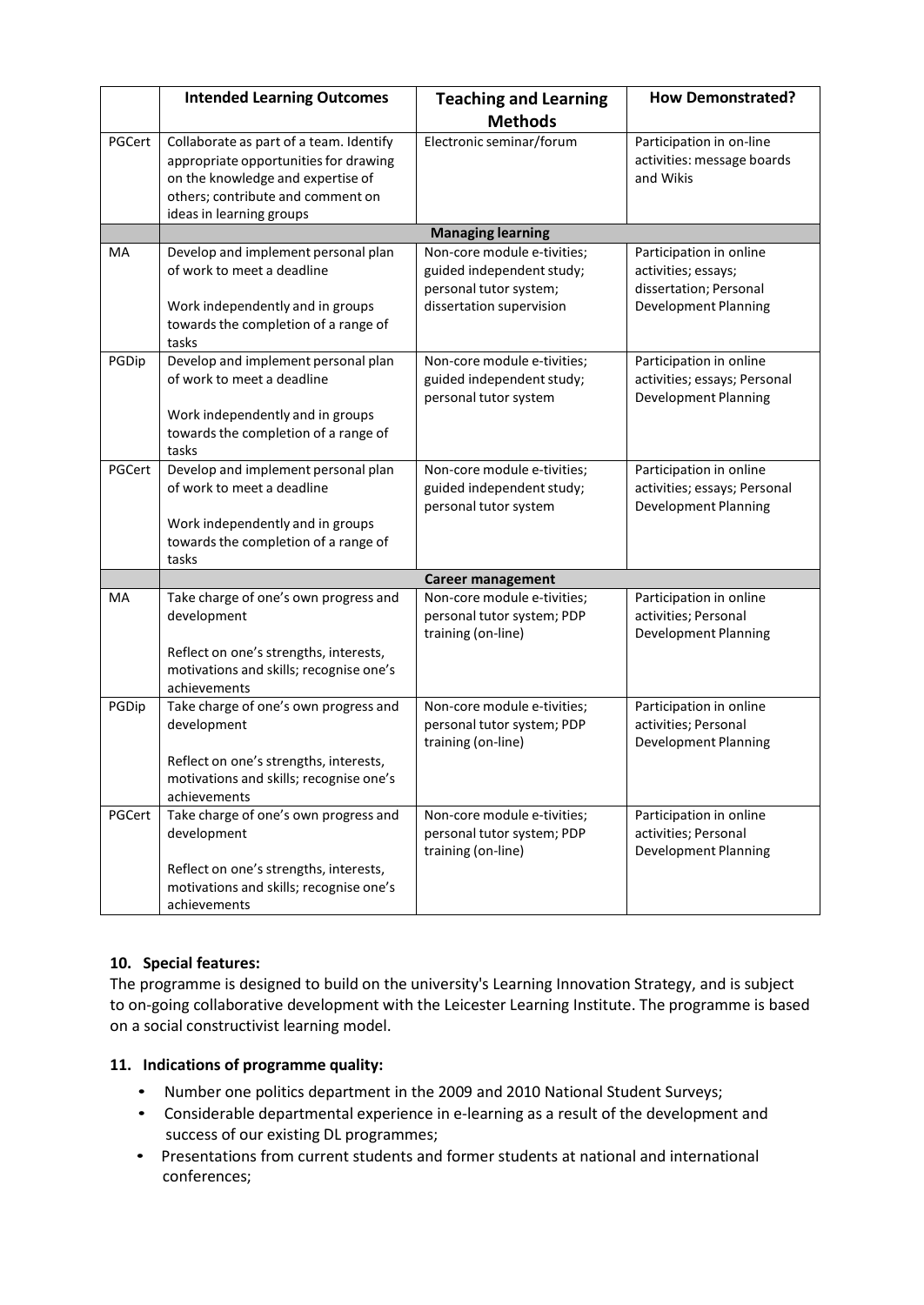- Regular progression of former students into academic posts and postdoctoral and research projects;
- Consistent, positive feedback from current and former students;
- Consistent positive feedback from external examiners.

### **12. Scheme of Assessment**

Senate Regulation 6: Regulations governing taught postgraduate programmes of study applies:

<http://www2.le.ac.uk/offices/sas2/regulations/general-regulations-for-taught-programmes>

#### **13. Progression points**

As defined in Senate Regulation 6: [Regulations governing taught](http://www2.le.ac.uk/offices/sas2/regulations/general-regulations-for-taught-programmes) postgraduate programmes of study

Board of Examiners in February and August will confirm that students have satisfactorily completed the requirements to progress to the dissertation.

### **14. Rules relating to re-sits or re-submissions:**

As defined in Senate Regulation 6: [Regulations governing taught](http://www2.le.ac.uk/offices/sas2/regulations/general-regulations-for-taught-programmes) postgraduate programmes of study

### **15. Additional information** [e.g. timetable for admissions]

N/A

### **16. External Examiners:**

The details of the External Examiner(s) for this programme and the most recent External Examiners' reports can be found [here.](https://exampapers.le.ac.uk/xmlui/handle/123456789/227)